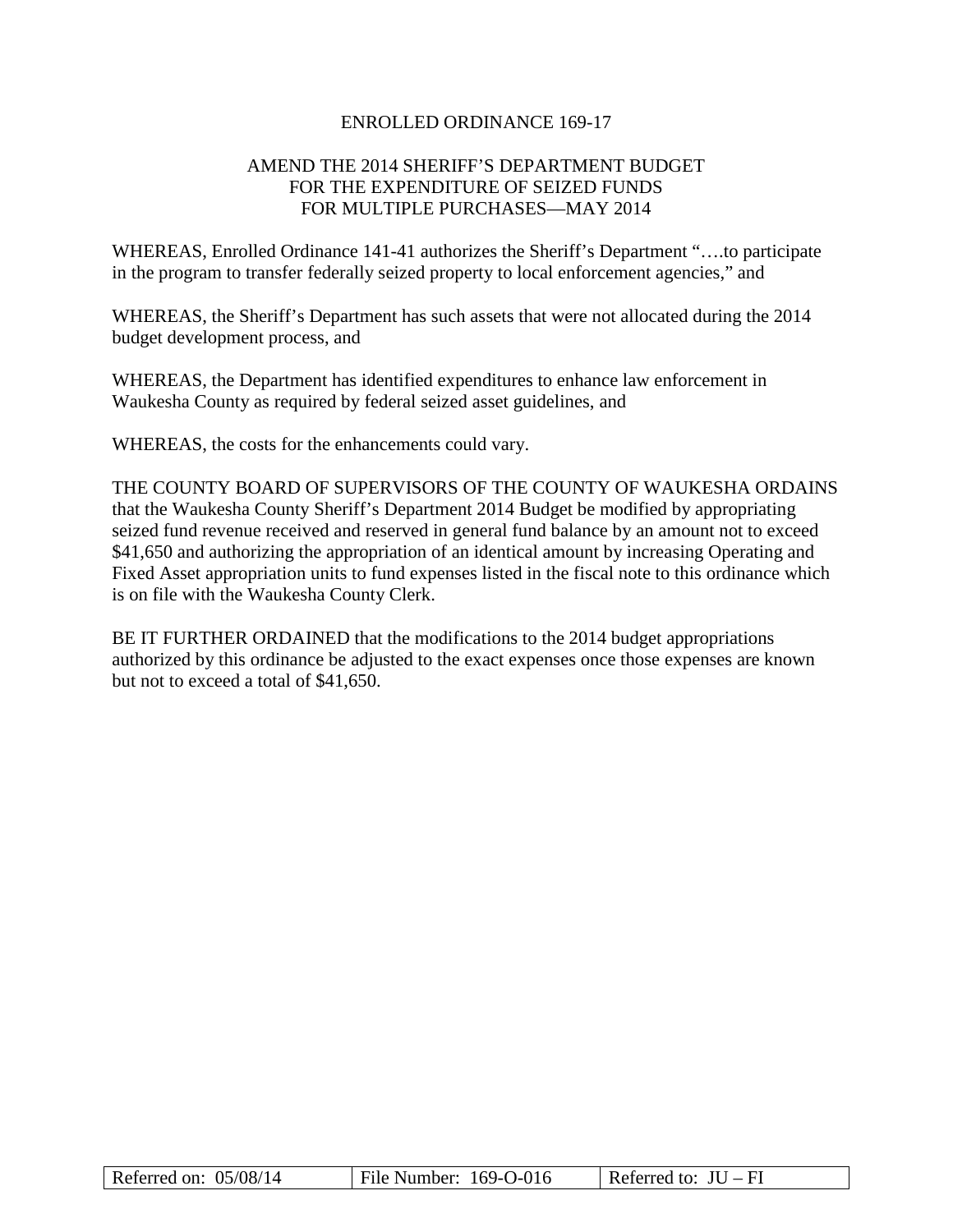## FISCAL NOTE

# AMEND THE 2014 SHERIFF'S DEPARTMENT BUDGET FOR THE EXPENDITURE OF SEIZED FUNDS FOR MULTIPLE PURCHASES—MAY 2014

Enrolled ordinance 141-41 (1986) authorized the Sheriff's Department to participate in a federal program, which transfers forfeited assets (seized funds) to those state and local agencies that contributed directly to the seizure of that property. Federal guidelines require that these seized funds must be used to enhance law enforcement activities, not to supplant existing adopted budget appropriations.

According to the County's accounting records, the Sheriff's Department currently has a balance of undesignated seized funds available totaling \$154,900. The Sheriff's Department is requesting to use up to a maximum of \$41,650 of seized funds expenditure authority to purchase the following items:

| Item                           | Description                                       | Amount                |
|--------------------------------|---------------------------------------------------|-----------------------|
| Card Access in Jail            | Install card readers in intake and group holding  | \$19,500              |
|                                | cell doors.                                       |                       |
| <b>Tasers</b>                  | Additional ten tasers for anticipated new hires.  | \$10,450              |
| Dive Equipment                 | Wetsuits (2), underwater lighting equipment,      | \$4,000               |
|                                | gloves, and knives.                               |                       |
| Cameras                        | Install a total of five cameras in staff training | \$2,300               |
|                                | room, pod 2 overflow housing and laundry room.    |                       |
| Card Access to Evidence        | Install a card reader for the evidence storage    | $\mathbb{S}$<br>1,500 |
| <b>Storage Room</b>            | room.                                             |                       |
| <b>Huber Gardening Project</b> | Huber inmates participate in a gardening program  | \$1,500               |
|                                | through UW Extension. The funds will be used      |                       |
|                                | to purchase supplies necessary to plant, maintain |                       |
|                                | and harvest vegetables which will be donated to   |                       |
|                                | the Waukesha Food Pantry.                         |                       |
| Uniform for Motorcycle Patrol  | Uniform and safety equipment for one              | \$1,400               |
|                                | motorcycle officer.                               |                       |
| <b>Recruitment Items</b>       | Trade show displays for recruitment of applicants | 1,000<br>$\mathbb{S}$ |
|                                | to the Sheriff's Department.                      |                       |
| Total                          |                                                   | \$41,650              |

Department management estimates the on-going operating and maintenance costs for these items to be minimal and will be the responsibility of the Sheriff's Department. These additional costs will need to be absorbed within their current and future base budget of the Department. None of these purchases are planned for inclusion in a replacement plan. Future equipment replacements, if necessary, are expected to be purchased with non-tax levy funding.

This ordinance results in no additional direct tax levy impact in 2014.

inda Withouski

Linda Witkowski Budget Manager BAJ# 2014-00003712

| Referred on: 05/08/14 | File Number: $169-0-016$ | Referred to: $JU - FI$ |
|-----------------------|--------------------------|------------------------|
|-----------------------|--------------------------|------------------------|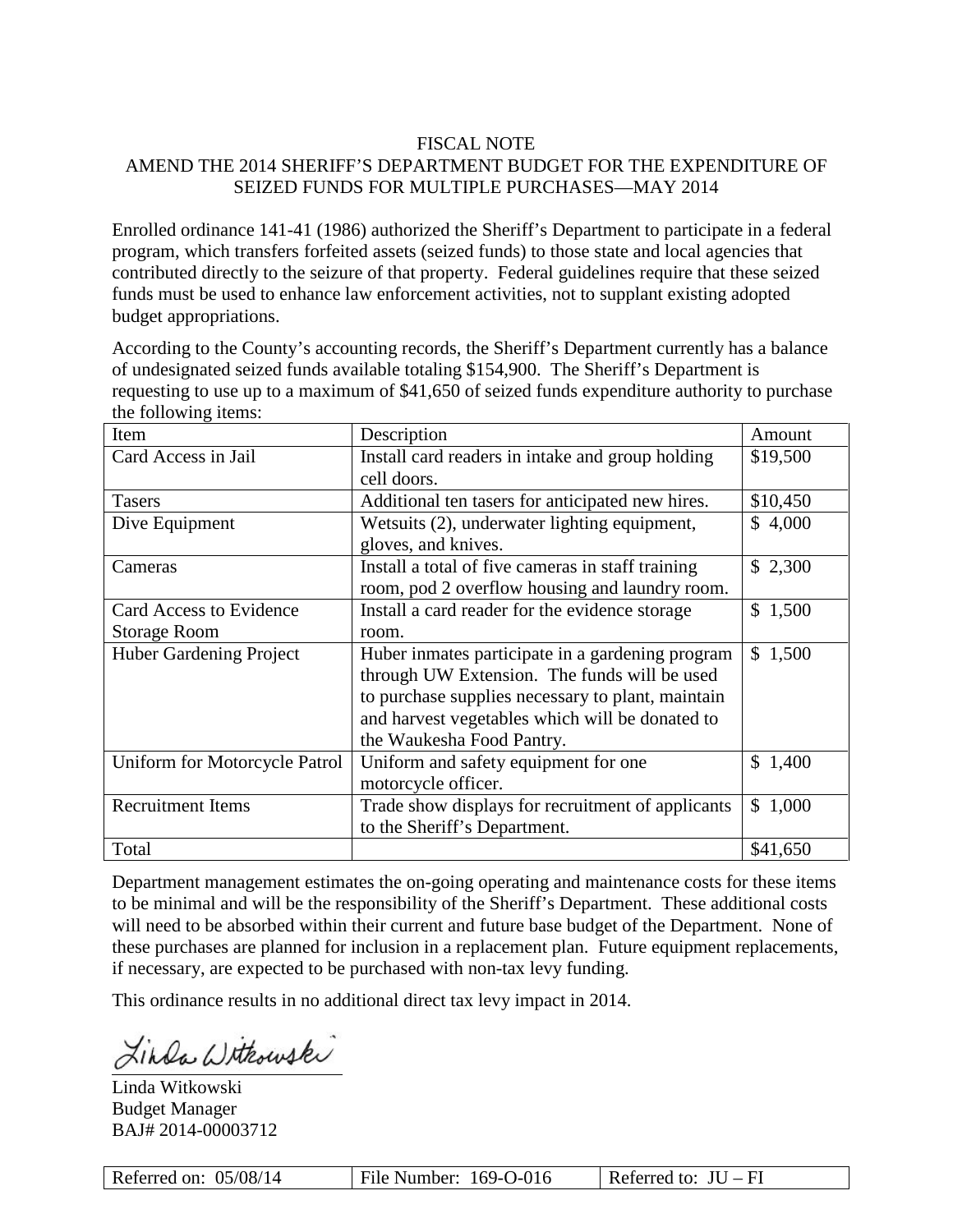## AMEND THE 2014 SHERIFF'S DEPARTMENT BUDGET FOR THE EXPENDITURE OF SEIZED FUNDS FOR MULTIPLE PURCHASES-MAY 2014

Approved By: Judiciary & Law Enforcement Committee

Peter M. Wolff, Chair

Jim/Batzko

Janel Brandtien

Michael A. Crowely

Kathleen M. Cummings

obert L. Kolb

**Finance Committee** 

Approved By:

James A. Heinrich, Chair

Eric Highum

Richard Morris

**Larry Nelson** 

uane E. Paulson

**Steve Whittow** 

William J. Zaborowski

Carl Pettis

The foregoing legislation adopted by the County Board of Supervisors of Waukesha County, Wisconsin, was presented to the County Executive on:

Date: Kathleen Novack, County Clerk

The foregoing legislation adopted by the County Board of Supervisors of Waukesha County, Wisconsin, is hereby:

Approved:  $\chi$ 

Vetoed:

Date:  $6 - 2$ 

Daniel P. Vrakas, County Executive

169-0-016